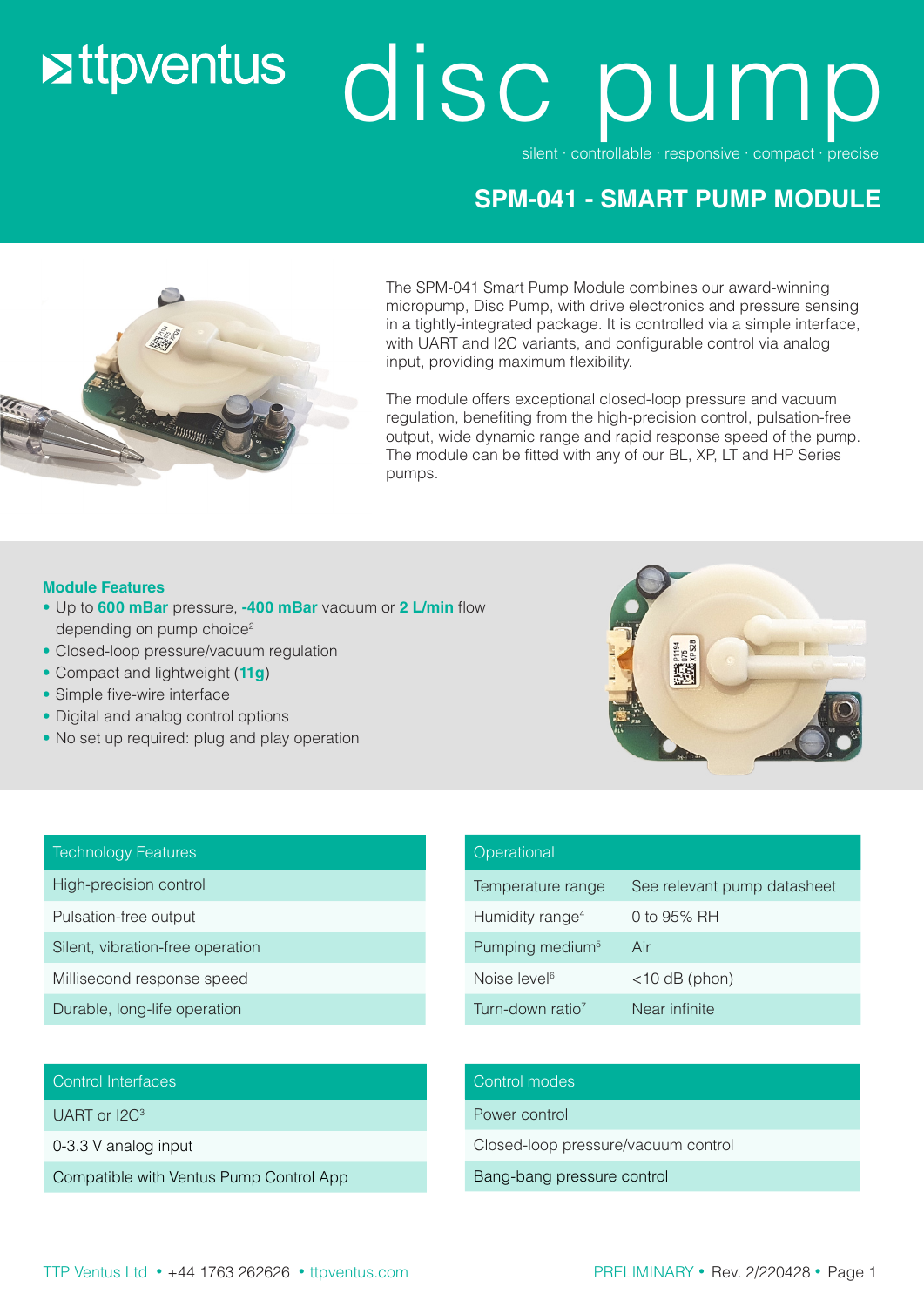#### **MODULES FITTED WITH BL, XP OR LT SERIES PUMPS:**  $\blacksquare$



FIRST ISSUE N/A 01 ALY 2012 12:00 PM and 2012 12:00 PM and 2012 12:00 PM and 2012 12:00 PM and 2012 12:00 PM and 2012 12:00 PM

27-01-22

#### **MOUNTING GUIDANCE:**

IT IS RECOMMENDED TO USE 3x NYLON M2 SCREWS. NYLON WASHER OR STAND-OFFS ARE IF USING 3X MOUNTING HOLES ON PCB, IT IS RECOMMENDED TO USE 3X NYLON M2 SCREWS. NYLON WASHER OR STAND-OFFS ARE<br>RECOMMENDED TO MAINTAIN A CLEARANCE TO THE UNDERSIDE OF THE PCB. THIS MOUNTING SCHEME ISOLATES HIGH-FREQUENCY<br>V **THE SOMMER BELS TO ME MAY MAY YOUR AND LIKE AND REVENTS AUDIBLE NOISE.** IF USING 3x MOUNTING HOLES ON PCB, IT IS RECOMMENDED TO USE 3x NYLON M2 SCREWS. NYLON WASHER OR STAND-OFFS ARE

#### **FILTRATION:**

TTP VENTUS RECOMMENDS THE USE OF AN INLET FILTER WITH A PORE SIZE OF 3μm OR LESS IN ORDER TO PREVENT THE INGRESS OF PARTICULATES THAT MIGHT OTHERWISE LIMIT THE LIFETIME OF THE PUMP.